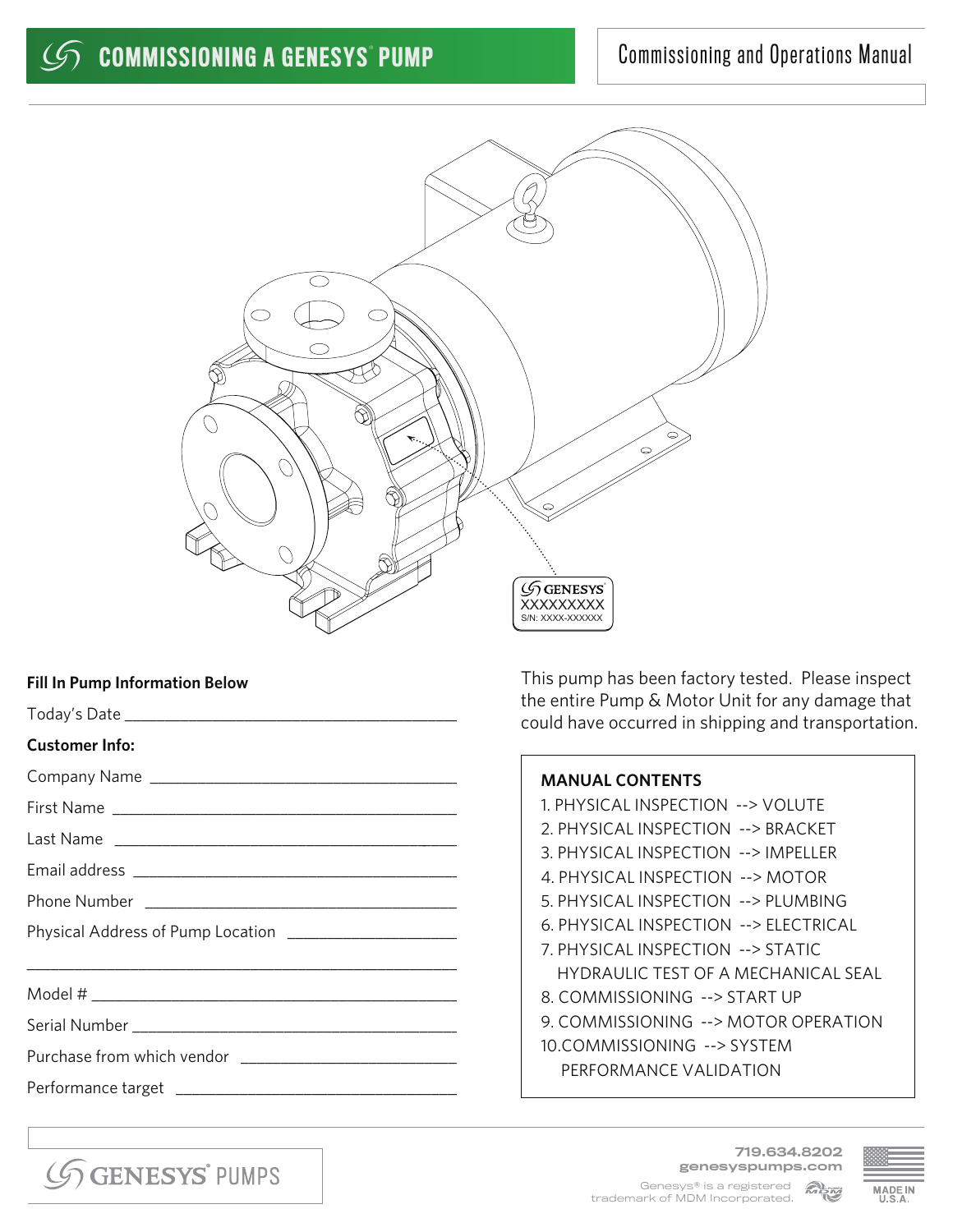# $\mathscr{G}$  commissioning a genesys° pump

## Physical Inspection Steps 1-4

**STEP 1:** Verify the Pump Casing Fasteners (THROUGH BOLTS) are securely tightened and the integrity of the plastic around them is not damaged.

**STEP 2-4:** Inspect the DISCHARGE, INLET and FLUSH PORT and verify there is no shipping damage.

**STEP 5:** Inspect the entire VOLUTE to confirm the integrity of plastic is not compromised.



**STEP 1:** Verify the IMPELLER TURNS FREELY within the pump casing making sure nothing was damaged during transport.

**STEP 2:** Inspect IMPELLER VANES to make sure no shipping material or debris has made its way into the flow path.

**STEP 3:** Verify the MOTOR FAN turns freely while turning impeller.



## **1. PHYSICAL INSPECTION ----> VOLUTE 2. PHYSICAL INSPECTION ----> BRACKET**

**STEP 1:** Verify the four BRACKET BOLTS are securely fastening the bracket base to the motor face.

**STEP 2:** Inspect the FLUSH PORT and verify there is no shipping damage.

**STEP 3:** Inspect the entire BRACKET to confirm the integrity of plastic is not compromised.



## **3. PHYSICAL INSPECTION ----> IMPELLER 4. PHYSICAL INSPECTION ----> MOTOR**

**STEP 1:** Inspect the motor FAN & SHROUD making sure they are free of damage and that the FAN spins freely.

**STEP 2:** Inspect the motor FOOT and verify it sits flush to finished floor or PMU base.

**STEP 3:** Inspect motor SHAFT for damage.

**STEP 4:** Inspect the entire MOTOR to verify unit is free of visible damage.



719.634.8202

GGENESYS<sup>\*</sup> PUMPS

genesyspumps.com Genesys® is a registered Merid trademark of MDM Incorporated.

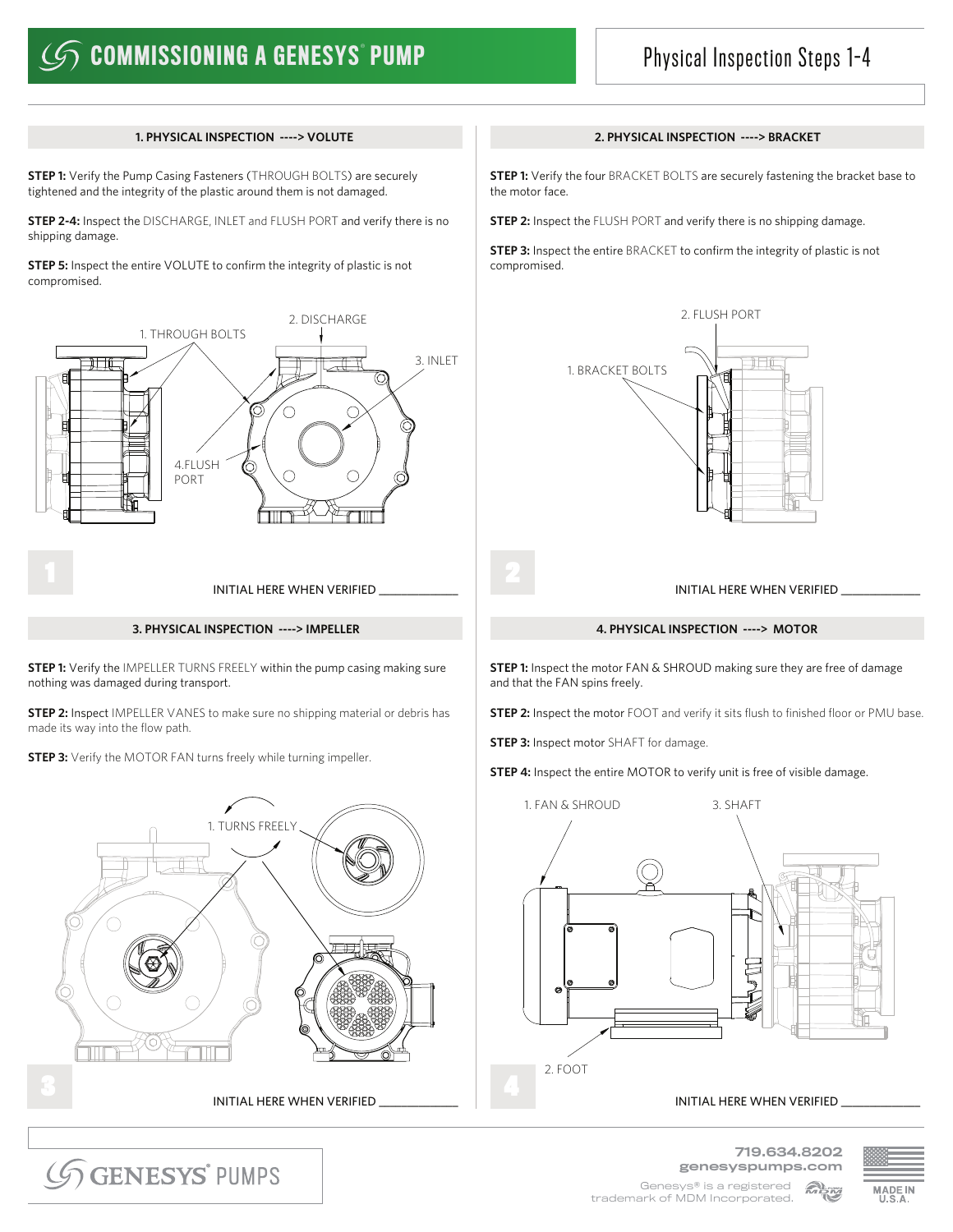## **COMMISSIONING A GENESYS° PUMP**

## Physical Inspection Steps 5-7

**STEP 1:** Make certain all inlet and discharge flange connections are positively sealed with gaskets and fasteners.

**STEP 2:** All plumbing connections in the system need to be positively sealed as well.

**STEP 3:** Inlet Pipe size **STEP 4:** Flooded Suction

**STEP 5:** Suction lift **STEP 6:** Discharge Pipe Size

**Step 7:** Pipe Load Supports - Make certain the pipe load is not transferring any stress to the pump end.



## **7. PHYSICAL INSPECTION ----> STATIC HYDRAULIC TEST OF A MECHANICAL SEAL**

**STEP 1:** PRIME PUMP END - Open all isolation valves to pump and make certain fluid fills pump end completely above discharge flange.

**STEP 2:** MECHANICAL SEAL INSPECTION - Visually inspect where motor shaft extends through pump bracket. Make certain no fluid is leaking around the pump bracket seal bore and motor shaft. If mechanical seal holds static system pressure then mechanical seal is ready to be tested under hydraulic load.

## **5. PHYSICAL INSPECTION ----> PLUMBING 6. PHYSICAL INSPECTION ----> ELECTRICAL**

Proper electrical wiring is imperative in your pump / motor performance and longevity. Please verify that the supply electrical power matches the motor name plate before hard wiring motor.

## **Name Plate Data/Validation:**

1. Supply Voltage \_\_\_\_\_\_\_ Phase \_\_\_\_\_\_\_ 2. Motor Name Plate Voltage \_\_\_\_\_\_\_ 3. Motor Name Plate FLA \_\_\_\_\_\_\_ 4. Check Motor Rotation \_\_\_\_\_\_\_

See arrows on pump end for correct motor rotation.

## **Electrical Hook-Up:**

1. Check that supply voltages match the motor's requirements. 2. Check motor wiring and connect, according to wiring diagram on motor, to match supply voltage. 3. Verify motor rotation with rotation meter. 4. Power supply wires should be SO cord or enclosed in conduit according to local electrical codes. 5. Power should be drawn from a circuit breaker panel with disconnect switch'

according to local electrical codes.

WARNING: ALWAYS SHUT OFF ELECTRICAL POWER BEFORE INSTALLATION AND / OR SERVICING THIS PUMP! ALL ELECTRICAL WIRING SHOULD MEET STATE AND LOCAL ORDINANCES. IMPROPER WIRING MAY NOT ONLY BE A SAFETY HAZARD BUT MAY PERMANENTLY DAMAGE THE MOTOR AND/OR PUMP! 50 HZ MOTORS AVAILABLE - CONTACT YOUR SUPPLIER FOR INFORMATION.



## INITIAL HERE WHEN VERIFIED



**GENESYS** PUMPS

719.634.8202 genesyspumps.com



Genesys® is a registered **Meni** trademark of MDM Incorporated.